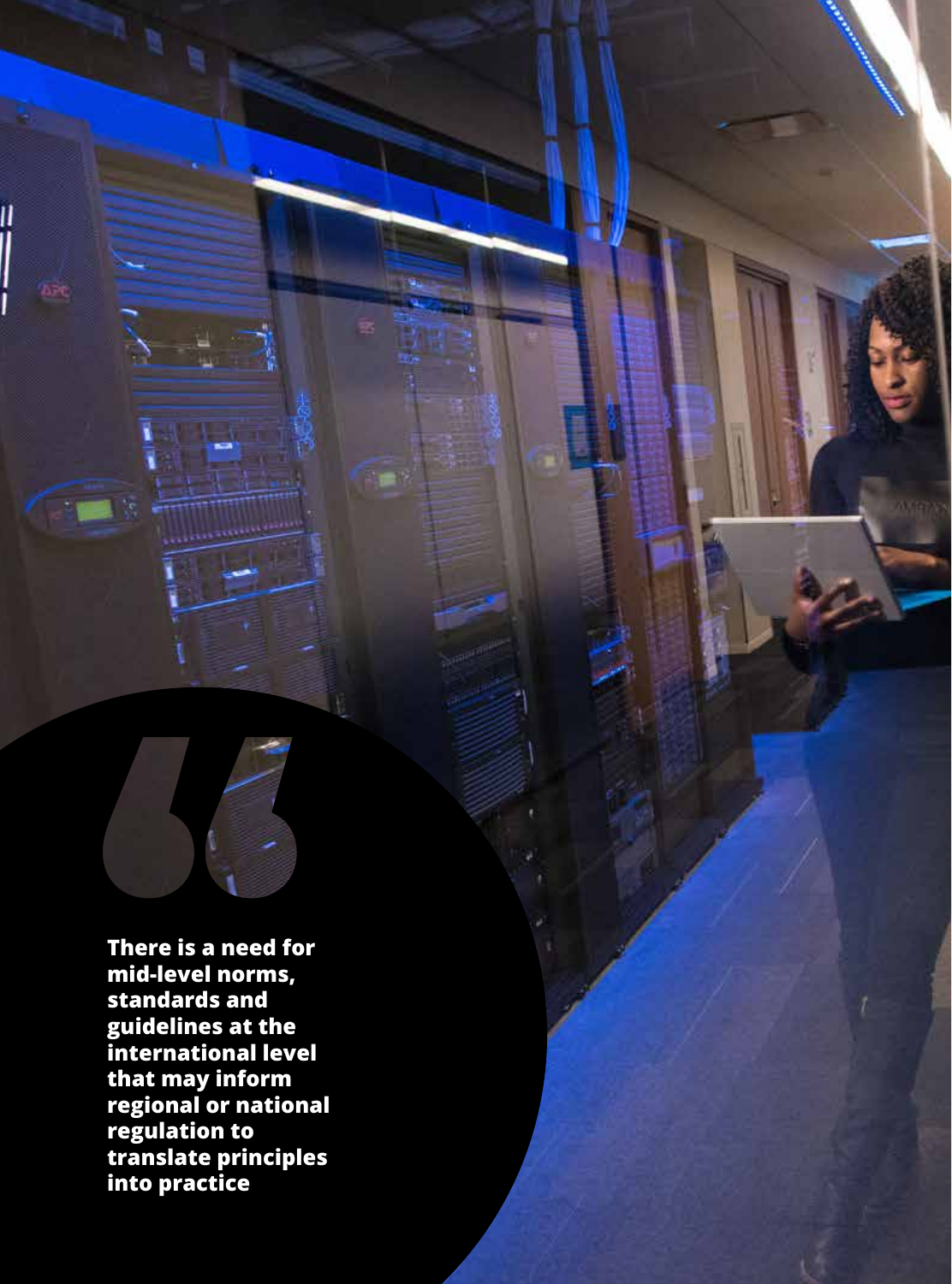

by Prateek Sibal



# **RISK-BASED APPROACHES TO ARTIFICIAL INTELLIGENCE (AI) GOVERNANCE**

*Recent advancements in AI technologies leading to new commercial applications with potentially adverse social implications: the way forward*

> Over the last five years, 117 initiatives worldwide have published [Artificial Intelligence](https://aiethicslab.com/big-picture/)  [\(AI\) ethics principles](https://aiethicslab.com/big-picture/). Despite a skewed geographical scope (91 of these initiatives come from Europe and North America), the proliferation of such initiatives on AI ethics principles is paving the way for building global consensus on AI governance. Notably, the 38 OECD Member States have adopted the [OECD AI Recom](https://www.oecd.org/going-digital/ai/principles/)[mendation](https://www.oecd.org/going-digital/ai/principles/), the [G20 has en](https://oecd-innovation-blog.com/2020/07/24/g20-artificial-intelligence-ai-principles-oecd-report/)[dorsed these principles,](https://oecd-innovation-blog.com/2020/07/24/g20-artificial-intelligence-ai-principles-oecd-report/) and the [Global Partnership on AI](https://gpai.ai/) is

operationalising them. UNES-CO is furthermore developing a [Recommendation on the](https://en.unesco.org/artificial-intelligence/ethics)  [Ethics of AI](https://en.unesco.org/artificial-intelligence/ethics) that 193 countries may adopt in 2021.

An [analysis](https://dash.harvard.edu/handle/1/42160420) of different principles revealed a high-level consensus around eight themes: (1) privacy, (2) accountability, (3) safety and security, (4) transparency and explainability, (5) fairness and non-discrimination, (6) human control of technology, (7) professional responsibility, and (8) the promotion of human values. However, these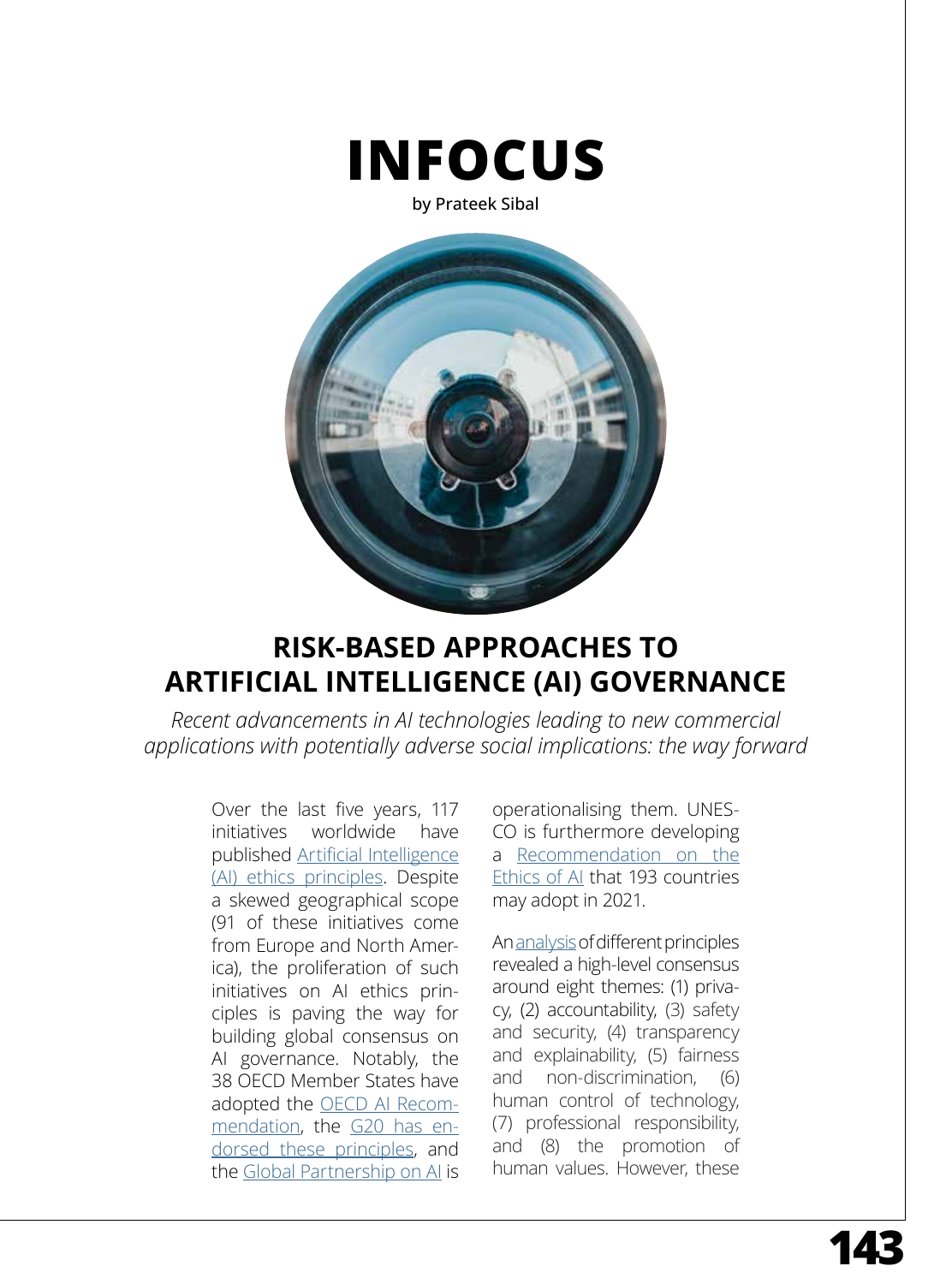ethical principles are [criti](https://arxiv.org/abs/1903.03425)[cised](https://arxiv.org/abs/1903.03425) for lacking enforcement mechanisms. Companies often commit to AI ethics principles to improve their public image yet give little follow-up on implementing them, an exercise termed as [«ethics washing](https://www.technologyreview.com/2019/12/27/57/ai-ethics-washing-time-to-act/)". Evidence also [suggests](https://arxiv.org/abs/1903.03425) that knowledge of ethical tenets has little or no effect on whether software engineers factor ethics into the development of their products or services.

Defining principles is certainly essential, but it is only a first step to developing ethical AI governance. There is a  [need](https://www.nature.com/articles/s42256-019-0114-4) for mid-level norms, standards and guidelines at the international level that may inform regional or national regulation to translate principles into practice. This article discusses the need for AI governance to evolve past the "ethics formation" stage by implementing concrete and tangible steps, such as developing technical benchmarks and adopting risk-based regulation.

## **Recent Advances in AI Technologies**

Artificial Intelligence is developing rapidly. The  [2021 AI In](https://aiindex.stanford.edu/report/)[dex report](https://aiindex.stanford.edu/report/) notes four crucial technical advances that hastened the commercialisation of AI technologies:

▶ AI-Generated Content: AI systems can generate high-quality text, audio and visual content to a level that it is difficult for humans to distinguish between synthetic and non-synthetic content.

- Image Processing: [Comput](https://www.techopedia.com/definition/32309/computer-vision)[er vision](https://www.techopedia.com/definition/32309/computer-vision) has seen immense progress in the past decade and is fast industrialising in applications that include autonomous vehicles.
- **Language Processing: [Nat](https://www.ibm.com/cloud/learn/natural-language-processing)**[ural Language Process](https://www.ibm.com/cloud/learn/natural-language-processing)[ing](https://www.ibm.com/cloud/learn/natural-language-processing) (NLP) has advanced such that AI systems with language capabilities now have economic value through live translations, captioning, and [virtual voice](https://medium.com/voice-tech-podcast/how-virtual-assistant-may-become-the-next-big-thing-eb895ebb4329)  [assistants.](https://medium.com/voice-tech-podcast/how-virtual-assistant-may-become-the-next-big-thing-eb895ebb4329)
- $\blacktriangleright$  Healthcare and biology: DeepMind's [Alpha](https://deepmind.com/blog/article/AlphaFold-Using-AI-for-scientific-discovery)-[Fold](https://deepmind.com/blog/article/AlphaFold-Using-AI-for-scientific-discovery) solved the decades-old protein folding problem using machine learning techniques.



**There is a [need](https://www.nature.com/articles/s42256-019-0114-4) for mid-level norms, standards and guidelines at the international level that may inform regional or national regulation to translate principles into practice**

These technological advances have social implications as well as economic value. For instance, the technology generating synthetic faces has rapidly improved. As shown in Figure 1, in 2014, AI systems produced grainy faces, but by 2017, they were generating  [realistic synthetic faces](https://arxiv.org/pdf/1802.07228.pdf). Such AI systems have led to the proliferation of ['deepfake'](https://www.bbc.com/news/technology-42912529)  [pornography](https://www.bbc.com/news/technology-42912529) that overwhelmingly targets women and has the potential to erode people's  [trust](https://phys.org/news/2019-02-deepfake-videos-societyhere.html)  in the information and videos they encounter online. Some actors misuse the deepfake technology to spread online disinformation, resulting in adverse  [impli](https://papers.ssrn.com/sol3/papers.cfm?abstract_id=3213954)[cations](https://papers.ssrn.com/sol3/papers.cfm?abstract_id=3213954)  for democracy and political stability. Such developments have made AI governance a pressing matter.

# **Challenges of AI Governance**

These rapid advancements in the field of AI technologies have brought the need for better governance to the forefront. In thinking about AI governance, any [govern](https://ec.europa.eu/commission/presscorner/detail/en/QANDA_21_1683)[ments](https://ec.europa.eu/commission/presscorner/detail/en/QANDA_21_1683)  worldwide are concerned with enacting regulation that does not stifle innovation yet also provides adequate safeguards to protect human rights and fundamental freedoms.

Technology regulation is [complicated](https://techliberation.com/2018/08/16/the-pacing-problem-the-collingridge-dilemma-technological-determinism/) because, until a technology has been extensively developed and widely

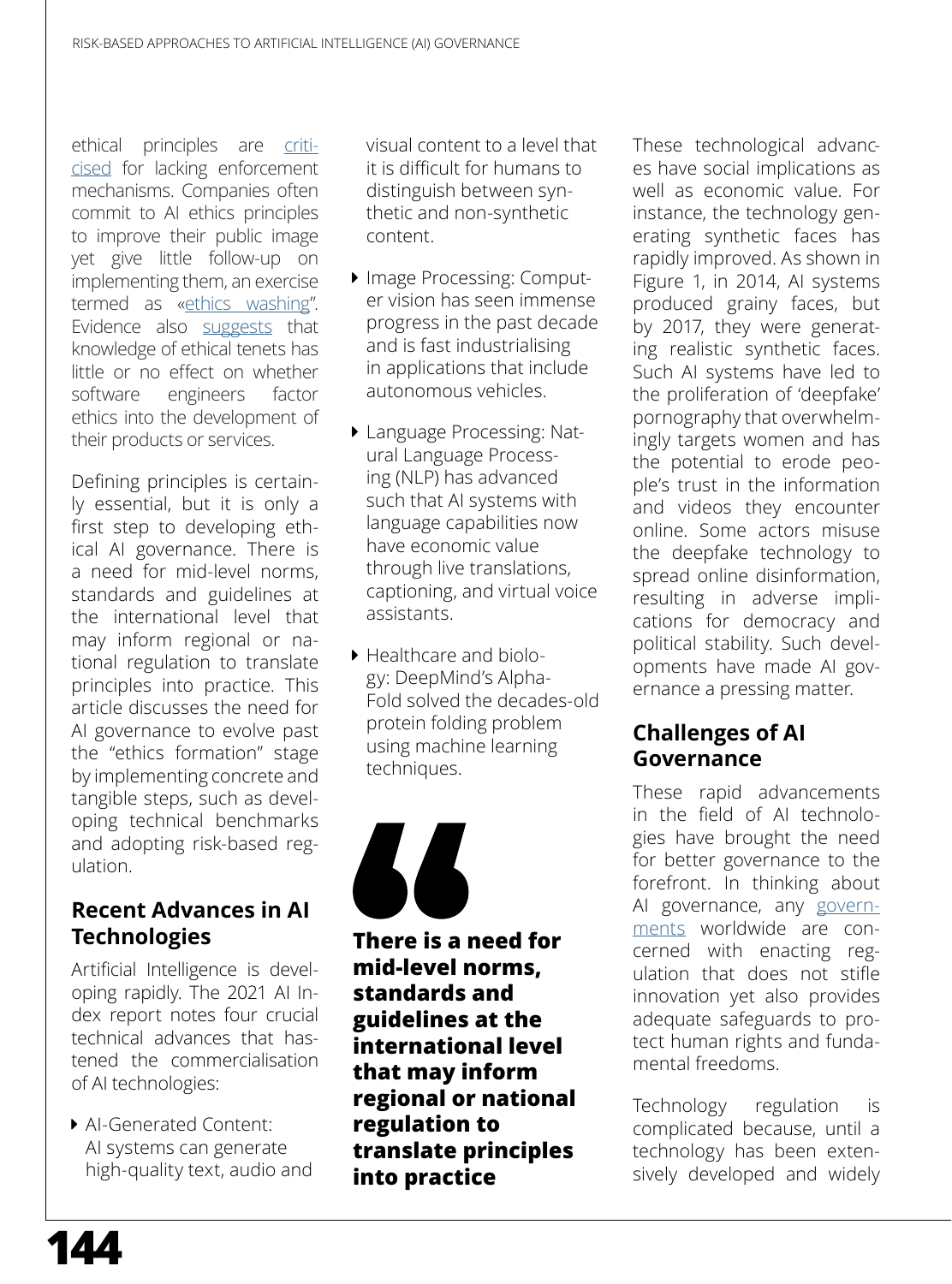used, its impact on society is difficult to predict. However, once a technology is deeply entrenched and its effect on society is understood better, it becomes more challenging to regulate. This tension between providing free and unimpeded technology development while regulating adverse implications is termed the "[Collingridge dilemma](https://books.google.fr/books/about/The_Social_Control_of_Technology.html?id=2q_uAAAAMAAJ&redir_esc=y)".

David Collingridge, the author of the [Social Control of Tech](https://books.google.fr/books/about/The_Social_Control_of_Technology.html?id=hCSdAQAACAAJ&redir_esc=y)[nologies](https://books.google.fr/books/about/The_Social_Control_of_Technology.html?id=hCSdAQAACAAJ&redir_esc=y), notes that when regulatory decisions have to be made before a technology's social impact is known, continuous monitoring can help mitigate unexpected consequences. Collingridge's guidelines for decision-making under ignorance can inform AI governance as well. These [in](https://unesdoc.unesco.org/ark:/48223/pf0000372132)[clude](https://unesdoc.unesco.org/ark:/48223/pf0000372132) choosing technology options with (1) low costs of failure, (2) short response times for responding to unanticipated problems, (3) low costs of remedying unintended errors, and (4) cost-effective and efficient monitoring.

# **Technical benchmarks for evaluating AI systems**

Quantitative benchmarks are also necessary to address the ethical problems related to bias, discrimination, lack of transparency, and accountability in algorithmic decision-making. The Institute of Electrical and Electronics Engineers (IEEE), through its [Global Initiative on Ethics](https://standards.ieee.org/industry-connections/ec/autonomous-systems.html) [of Autonomous and Intelligent](https://standards.ieee.org/industry-connections/ec/autonomous-systems.html) [Systems,](https://standards.ieee.org/industry-connections/ec/autonomous-systems.html) is developing technical standards to address bias in AI systems. Similarly, in the United States, the [Nation](https://www.nist.gov/topics/artificial-intelligence/plan-federal-engagement-developing-ai-technical-standards-and-related)[al Institute of Standards and](https://www.nist.gov/topics/artificial-intelligence/plan-federal-engagement-developing-ai-technical-standards-and-related) [Technology](https://www.nist.gov/topics/artificial-intelligence/plan-federal-engagement-developing-ai-technical-standards-and-related) (NIST) is developing standards for explainable AI based on [principles](https://www.nist.gov/news-events/news/2020/08/nist-asks-ai-explain-itself)  that call for AI systems to provide reasons for their outputs in a manner that is understandable to individual users, explain the process used for generating the output, and deliver their decision only when the AI system is fully confident.

Going back to our previous example, there is already significant progress in introducing benchmarks for the regulation of facial recognition technology. Facial recognition systems have a [large](https://www.fortunebusinessinsights.com/industry-reports/facial-recognition-market-101061) commercial market. They are used for various tasks, including law enforcement and border controls. These tasks involve detecting visa photos, matching photos in criminal databases, and detecting and removing child abuse images online.

However, facial recognition systems have been the cause of significant concern due to high error rates in detecting

**Facial recognition systems have been the cause of significant concern due to high error rates in detecting faces and impinging on human rights**



¾ *Figure 1: Increasingly realistic synthetic faces generated by variations on Generative Adversarial Networks (GANs). In order, the images are from papers by Goodfellow et al. (2014), Radford et al. (2015), Liu and Tuzel (2016), and Karras et al. (2017)*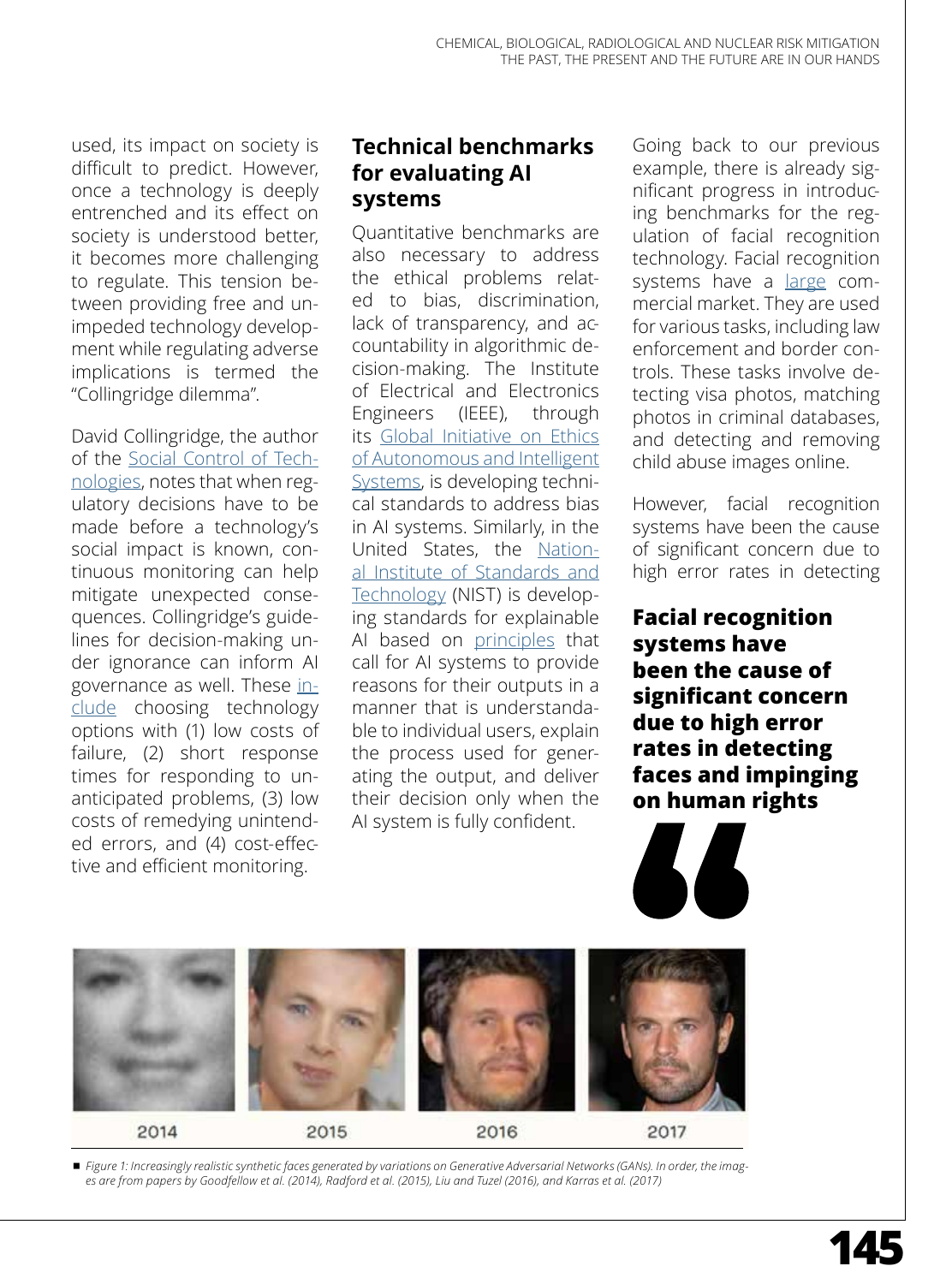faces and impinging on human rights. Biases in such systems have adverse consequences for individuals, such as being [denied entry](https://theconversation.com/ai-facial-analysis-is-scientifically-questionable-should-we-be-using-it-for-border-control-155474)  at borders or being [wrongfully incarcer](https://www.nytimes.com/2020/06/24/technology/facial-recognition-arrest.html)[ated](https://www.nytimes.com/2020/06/24/technology/facial-recognition-arrest.html). In the United States, the NIST's [Face Recognition Ven](https://www.nist.gov/programs-projects/face-recognition-vendor-test-frvt)[dor Test](https://www.nist.gov/programs-projects/face-recognition-vendor-test-frvt) provides a benchmark to compare different commercially available facial recognition systems<sup>, [performance](https://pages.nist.gov/frvt/html/frvt11.html)s</sup> by operating their algorithms on different image datasets.

Defining benchmarks for ethical principles is an important step, however, in line with the Collingridge Dilemma, it needs to be complemented by risk assessments to mitigate adverse social impacts. Risk assessments would allow for the application of risk-proportionate AI regulation instead of a reliance on blanket rules that may hinder technological development with unnecessary compliance burdens. The next blog post in this twopart series will engage with some potential risk-based approaches to AI regulation.

## **AI Risk Assessment Frameworks**

Risk assessments can help identify which AI systems need to be regulated. Risk is [deter](https://www.nasa.gov/sites/default/files/atoms/files/s3001_guidelines_for_risk_management_-_ver_g_-_10-25-2017.pdf)[mined](https://www.nasa.gov/sites/default/files/atoms/files/s3001_guidelines_for_risk_management_-_ver_g_-_10-25-2017.pdf)  by the severity of the impact of a problem and the probability of its occurrence. For example, the risk profile of a facial recognition system to unlock a personal mobile phone would differ from a fa-

cial recognition system used by law enforcement. The former may be overall beneficial as it adds a privacy-protecting security feature. In contrast, the latter could have chilling implications on the freedom of expression and privacy. Therefore, the risk score for facial recognition systems is relative to their use and deployment context. The following are some of the approaches followed by various bodies in developing risk assessment frameworks for AI systems.



## **Risk assessments would allow for the application of riskproportionate AI regulation instead of a reliance on blanket rules**

### *The European Union (EU)*

The European Commission's [legislative proposal on Arti](https://ec.europa.eu/newsroom/dae/items/709090)[ficial Intelligence](https://ec.europa.eu/newsroom/dae/items/709090) classifies AI systems by four levels of risk and outlines risk proportionate regulatory requirements. The categories proposed by the EU [include](https://ec.europa.eu/commission/presscorner/detail/en/QANDA_21_1683):

**1.** Unacceptable Risk: The EC has proposed a ban on applications like social credit scoring systems and real-time

remote facial recognition systems in public spaces.

- **2.** High Risk: AI systems that harm the safety or fundamental rights of people are categorised as high-risk. The proposal prescribes some [mandatory require](https://ec.europa.eu/commission/presscorner/detail/en/QANDA_21_1683)[ments](https://ec.europa.eu/commission/presscorner/detail/en/QANDA_21_1683) for high-risk AI systems.
- **3.** Limited Risk: When the risks associated with the AI systems are limited, only transparency requirements are prescribed.
- **4.** Minimal Risk: When the risk level is identified as minimal, there are no mandatory requirements, but the developers of such AI systems may voluntarily choose to follow industry standards.

#### *Germany*

In Germany, the  [Data Ethics](https://www.bmjv.de/SharedDocs/Downloads/DE/Themen/Fokusthemen/Gutachten_DEK_EN.pdf?__blob=publicationFile&v=2) [Commission](https://www.bmjv.de/SharedDocs/Downloads/DE/Themen/Fokusthemen/Gutachten_DEK_EN.pdf?__blob=publicationFile&v=2)  has proposed a five-layer criticality pyramid that requires no regulation at a low-risk level to a complete ban at high-risk levels (see Figure 2). The EU approach is similar to the German approach but differs in the number of levels.

### *The UK*

The [AI Barometer Report](https://www.gov.uk/government/publications/cdei-ai-barometer) of the [Centre for Data Ethics and](https://www.gov.uk/government/organisations/centre-for-data-ethics-and-innovation) [Innovation](https://www.gov.uk/government/organisations/centre-for-data-ethics-and-innovation) identifies some common risks associated with AI systems and some sector-specific risks.

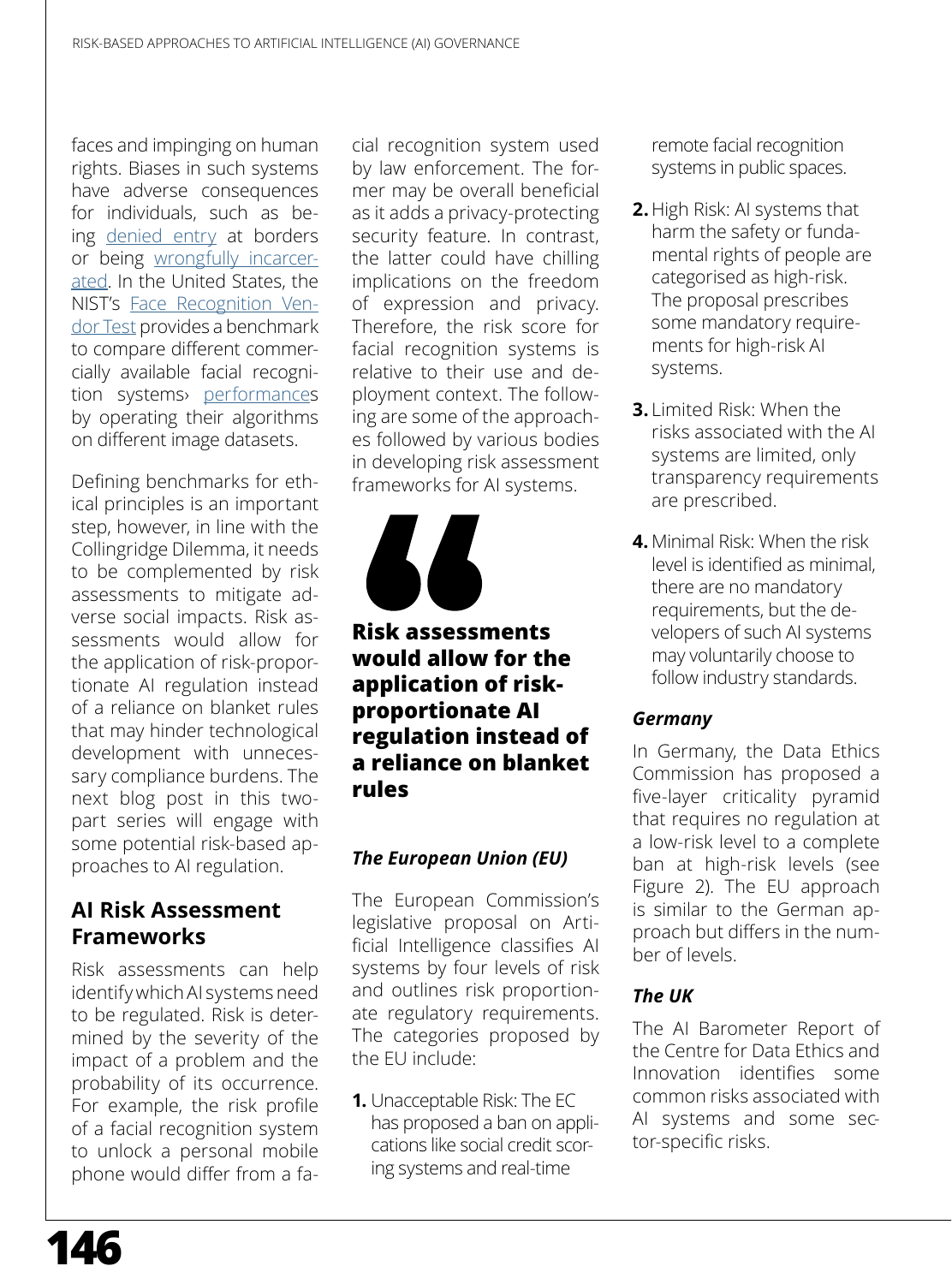The common risks include:

CHEMICAL, BIOLOGICAL, RADIOLOGICAL AND NUCLEAR RISK MITIGATION

 $T$  Past,  $T$   $T$   $T$   $T$   $T$   $T$   $T$ 

- **1.** Algorithmic bias and discrimination
- **2.**Lack of explainability of AI systems
- **3.**Regulatory capacity of the State
- **4.**Breach in data privacy due to failure in user consent
- **5.** Loss of public trust in institutions due to problematic AI and data use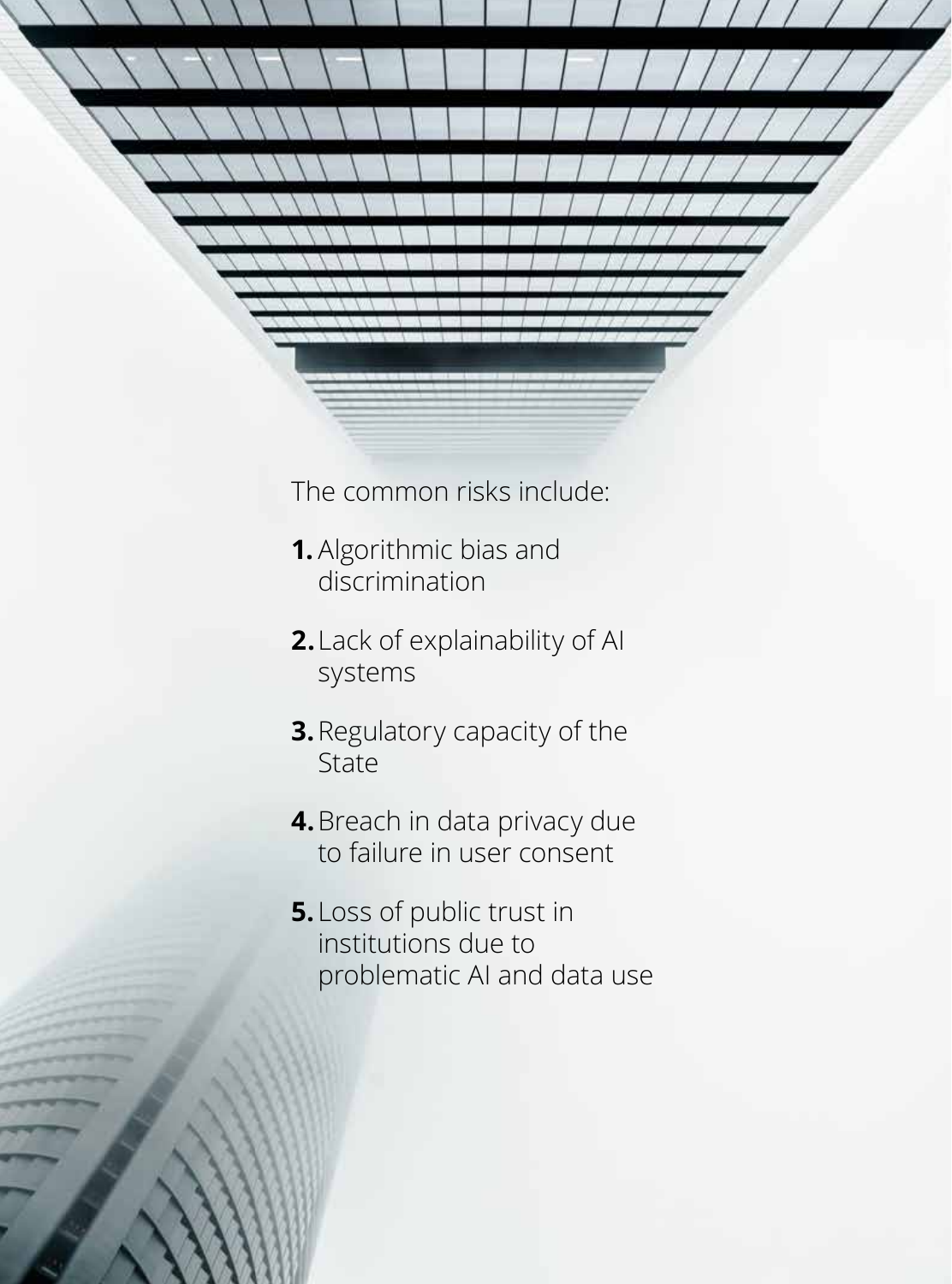The report identified that the severity of common risks varies across different sectors like criminal justice, financial services, health and social care; digital and social media; and energy and utilities. For example, algorithmic bias leading to discrimination is considered high-risk in criminal justice, financial services, health and social media but medium risk in energy and utilities. The risk assignment, in this case, was done through expert discussions. The UK's approach has a strong sector specific focus. The overall sector level risk is ascertained based on a combination of multiple AI risk criteria.

#### *The Organisation for Economic Co-operation and Development (OECD)*

The preliminary [classification](https://oecd.ai/wonk/a-first-look-at-the-oecds-framework-for-the-classification-of-ai-systems-for-policymakers) [of AI systems](https://oecd.ai/wonk/a-first-look-at-the-oecds-framework-for-the-classification-of-ai-systems-for-policymakers)  developed by the OECD Network of Experts' working group on AI classification has [four dimensions:](https://oecd.ai/wonk/oecd-ai-system-classification-year-of-progress-ai-governance)

- **1.** Context includes stakeholders that deploy an AI system, the stakeholders impacted by its use and the sector in which an AI system is deployed.
- **2.**Data and inputs to an AI system influence the system›s outputs based on the data classifiers used, the source of the data, its structure, scale, and how it was collected.
- **3.** The type of algorithms used in AI systems has implications for transparency, explainability, autonomy and privacy.
- **4.** The kind of task to be performed and the type of output expected range from forecasting, content personalisation to detection and recognition of voice or images.

Applying this classification framework to different cases, from facial recognition systems and medical devices to autonomous vehicles, allows us to understand the [risks](https://oecd.ai/wonk/oecd-ai-system-classification-year-of-progress-ai-governance) under each dimension and design appropriate regulation. In [autonomous vehicles](https://www.mckinsey.com/industries/automotive-and-assembly/our-insights/self-driving-car-technology-when-will-the-robots-hit-the-road/de-de), the context of transportation and its significant risk of accidents



■ Figure 2: Criticality pyramid and risk-adapted regulatory system for the use of algorithmic systems (Source: Opinion of the Data Ethics Commission)

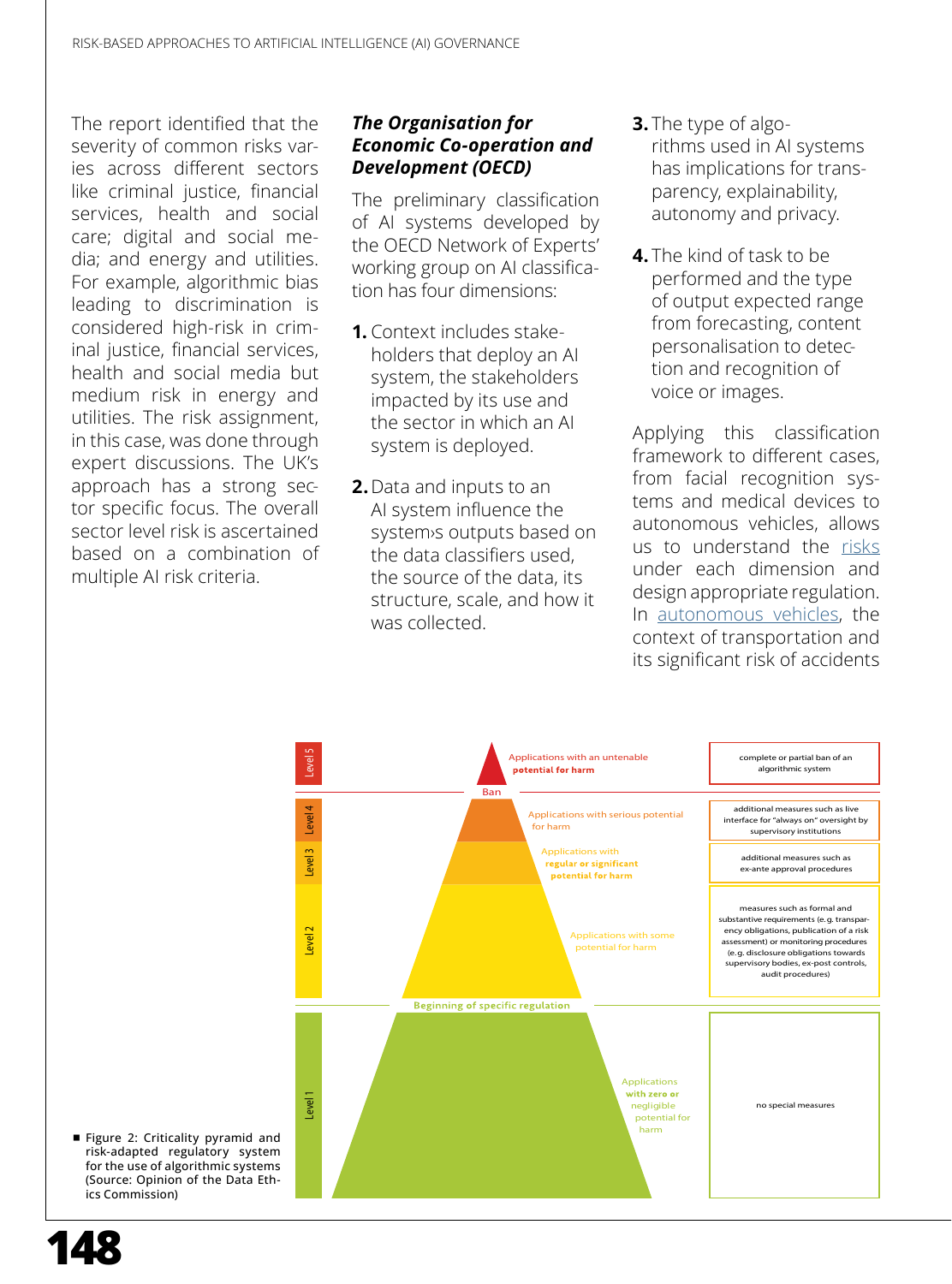increase the risk associated with its AI systems, and they are therefore considered a high-risk category requiring robust regulatory oversight.

# **Next steps in Risk-Adaptive Regulation for AI**

The four approaches to risk assessment discussed above are systematic attempts to understand AI-related risks and develop a foundation for downstream regulation that can address risks without being overly prescriptive. With these examples in mind, national level initiatives could improve their AI governance by focusing on the following:

- **1.** AI Benchmarking: AI systems need continuous [develop](https://aiindex.stanford.edu/report/)[ment and updating](https://aiindex.stanford.edu/report/) of technical benchmarks to assess their performance under different contexts with respect to AI ethics principles.
- **2.**Risk Assessments of AI applications: Risk assessments of AI systems require development of use cases of different AI applications under different combinations of contexts, data and inputs, AI models and outputs.
- **3.** Systemic Risk Assessments: There is a need for systemic risk assessment in contexts where AI systems interact with one another. For example, in [fi](https://www.wired.com/2010/12/ff-ai-flashtrading/)[nancial markets,](https://www.wired.com/2010/12/ff-ai-flashtrading/) different AI algorithms interact with

each other, and in certain situations, their interactions could cascade into a market crash.

Once AI risks are better understood, proportional regulatory approaches should be developed and subjected to Regulatory Impact Analysis (RIA). The OECD  [defines](https://www.oecd.org/regreform/regulatory-policy/ria.htm) RIA as a "systemic approach to critically assessing the positive and negative effects of proposed and existing regulations and non-regulatory alternatives". RIAs can guide governments in understanding if the proposed regulations are effective and efficient in achieving the desired objective. Such impact assessments are good regulatory practice and will become increasingly relevant as more countries work towards developing their own national AI legislations.

Given the globalised nature of different AI services and products, countries should also develop their national level regulatory approaches to AI in conversation with one another. Importantly, these dialogues at the global and national level must be multistakeholder driven to ensure that different perspectives inform any ensuing regulation. Collectivised knowledge and coordination will lead to overall benefits by ensuring AI develops in a manner that is both ethically aligned and provides a stable environment for innovation and interoperability.

**Once AI risks are better understood, proportional regulatory approaches should be developed and subjected to Regulatory Impact Analysis**

**1499**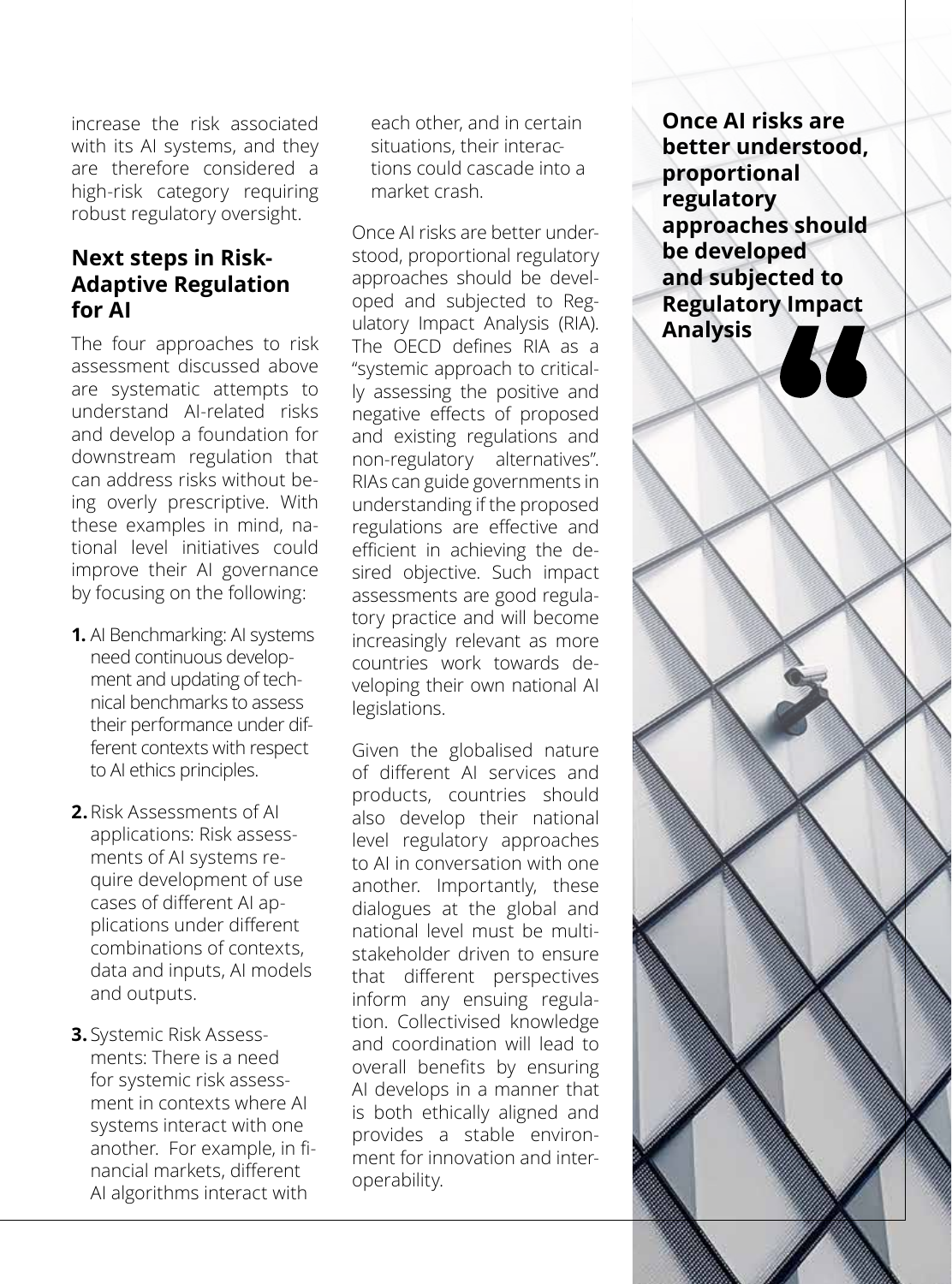

**THE AUTHOR**

**Prateek Sibal** is a PhD Candidate in Governance and studies patterns of misinformation and disinformation on social media platforms in the context of political polarization. He is affiliated with the Centre for Digital Governance. He worked at the United Nations Educational, Scientific and Cultural Organisation's (UNESCO) on artificial intelligence and public policies for more than three years and is a lecturer on digital governance at the School of Public Affairs, Sciences Po, Paris. In the past he worked as a legislative analyst to a Member of Parliament in India. He has a Bachelor in Mechanical Engineering from VIT University, India and a Master in Public Policy (summa cum laude) from Sciences Po, Paris. His research interests include online communication, platform regulation, political polarization, media economics and digital governance.

*This is a revised version of a post first published on the [Centre for Communication Governance,](https://ccgdelhi.org/)* National *Law University Delhi's [blog](https://ccgnludelhi.wordpress.com/). Its content is an outcome of ongoing research at the Centre for Communication Governance on AI and emerging tech.*

*The author would like to thank Jhalak Kakkar, Nidhi Singh and Moana Packo for their helpful feedback.*

*This is a revised version of a post first published on the [Centre for Communication Governance,](https://ccgdelhi.org/) National Law University Delhi's [blog](https://ccgnludelhi.wordpress.com/). Its content is an outcome of ongoing research at the Centre for Communication Governance on AI and emerging tech. The author would like to thank Jhalak Kakkar, Nidhi Singh and Moana Packo for their helpful feedback.*

*UNESCO*